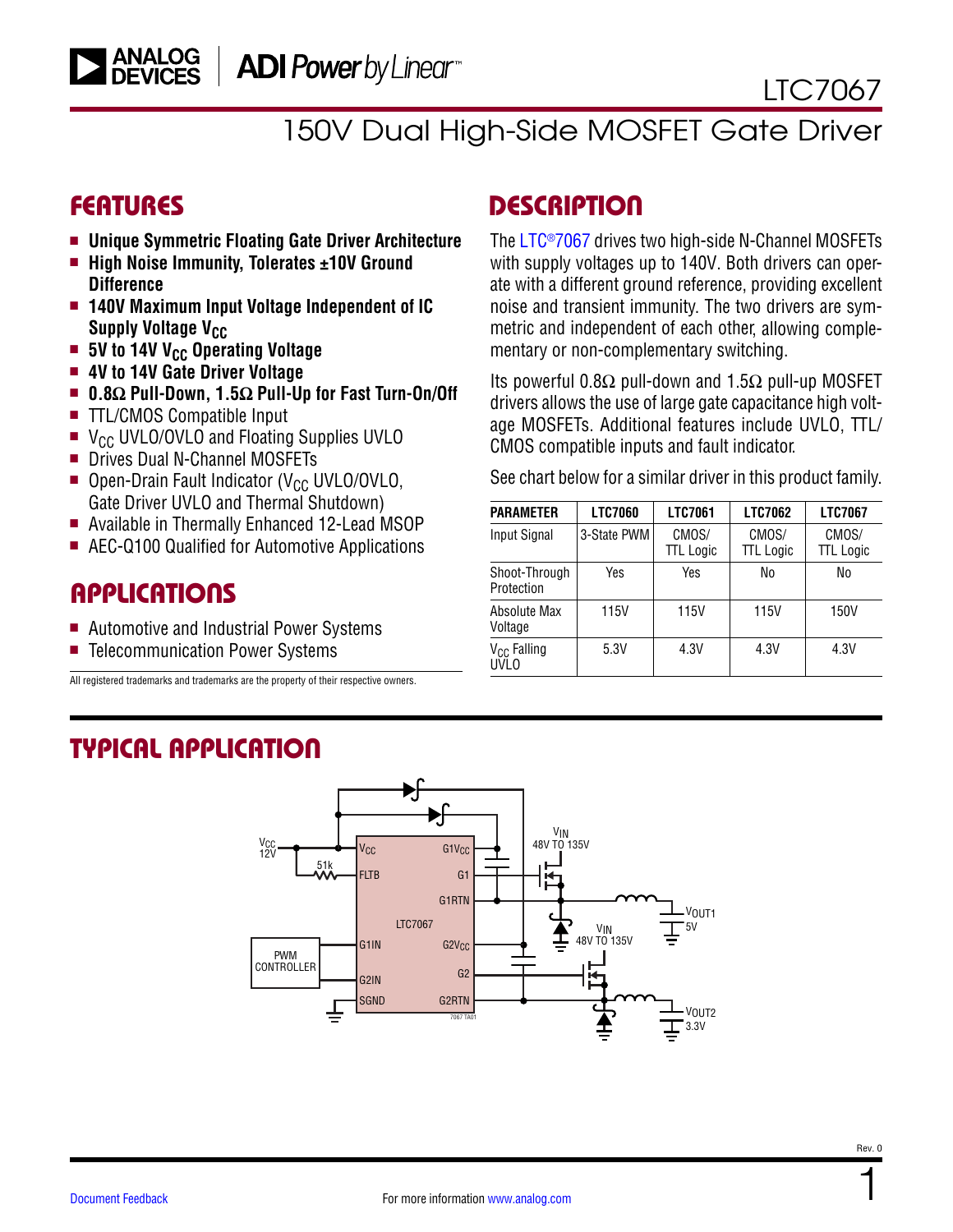# <span id="page-1-0"></span>ABSOLUTE MAXIMUM RATINGS PIN CONFIGURATION

#### **(Note 1)**

| G1 Gate Driver Voltage (G1V <sub>CC</sub> ) -0.3V to 150V |  |
|-----------------------------------------------------------|--|
| G2 Gate Driver Voltage (G2V <sub>CC</sub> )-0.3V to 150V  |  |
|                                                           |  |
|                                                           |  |
|                                                           |  |
|                                                           |  |
|                                                           |  |
| Output G1 (with Respect to G1RTN) -0.3V to 15V            |  |
| Output G2 (with Respect to G2RTN)-0.3V to 15V             |  |
| <b>Operating Junction Temperature</b>                     |  |
|                                                           |  |
|                                                           |  |
|                                                           |  |



Note: All voltage are referred to SGND unless otherwise noted.

# ORDER INFORMATION

| LEAD FREE FINISH             | <b>TAPE AND REEL</b> | <b>PART MARKING*</b> | PACKAGE DESCRIPTION  | TEMPERATURE RANGE |  |  |
|------------------------------|----------------------|----------------------|----------------------|-------------------|--|--|
| LTC7067RMSE#PBF              | LTC7067RMSE#TRPBF    | LTC7067              | 12-Lead Plastic MSOP | −40°C to 150°C    |  |  |
| <b>AUTOMOTIVE PRODUCTS**</b> |                      |                      |                      |                   |  |  |
| LTC7067RMSE#WPBF             | LTC7067RMSE#WTRPBF   | LTC7067              | 12-Lead Plastic MSOP | 1–40°C to 150°C   |  |  |

Contact the factory for parts specified with wider operating temperature ranges. \*The temperature grade is identified by a label on the shipping container.

[Tape and reel specifications](https://www.analog.com/media/en/package-pcb-resources/package/tape-reel-rev-n.pdf). Some packages are available in 500 unit reels through designated sales channels with #TRMPBF suffix.

**\*\***Versions of this part are available with controlled manufacturing to support the quality and reliability requirements of automotive applications. These models are designated with a #W suffix. Only the automotive grade products shown are available for use in automotive applications. Contact your local Analog Devices account representative for specific product ordering information and to obtain the specific Automotive Reliability reports for these models.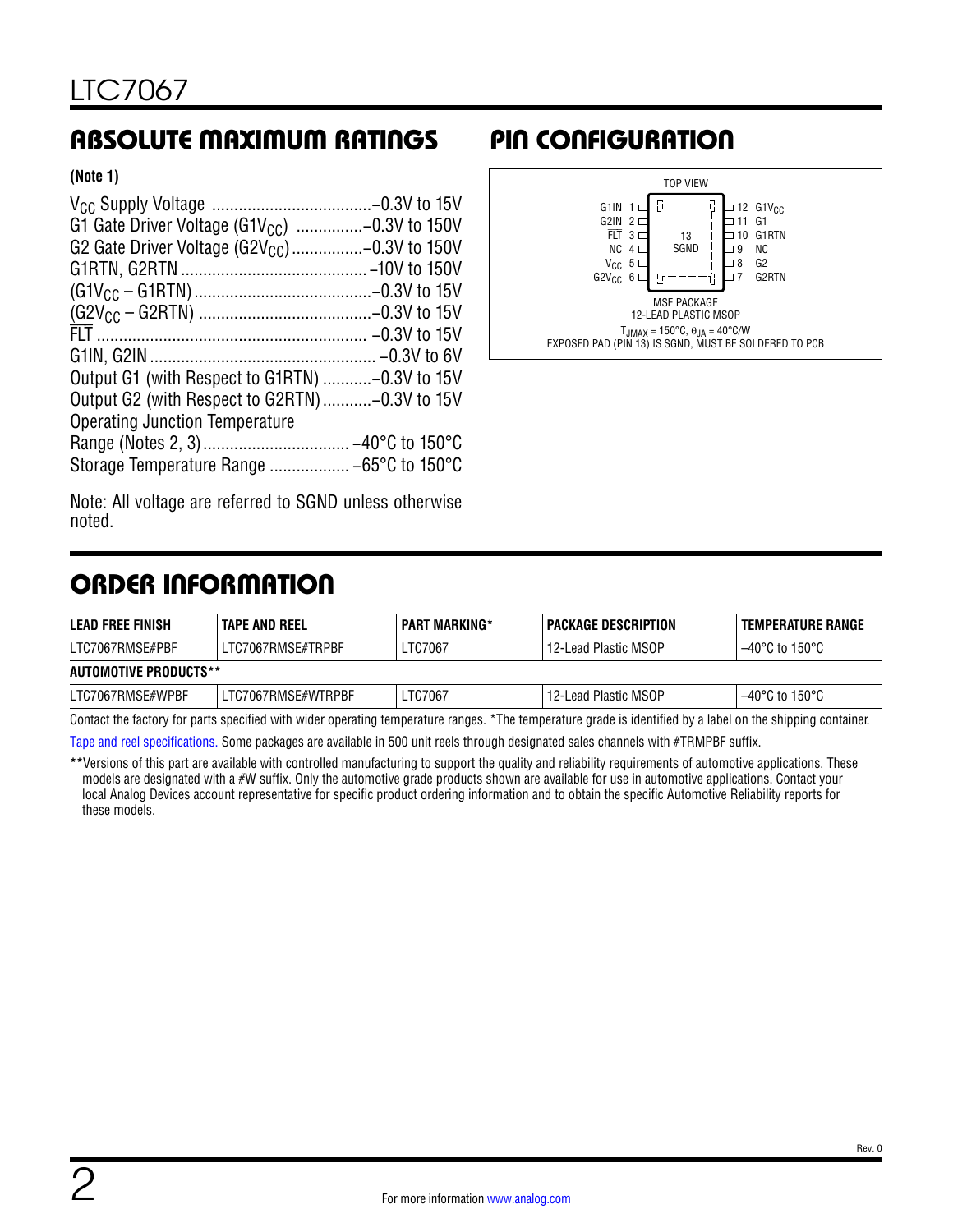### ELECTRICAL CHARACTERISTICS The  $\bullet$  denotes the specifications which apply over the specified operating

temperature range, otherwise specifications are at T<sub>A</sub> = 25°C (Note 2). V<sub>CC</sub> = V<sub>G1VCC</sub> = V<sub>G2VCC</sub> =10V, V<sub>G1RTN</sub> = V<sub>G2RTN</sub> = 0V, unless **otherwise noted.**

| <b>SYMBOL</b>                           | <b>PARAMETER</b>                                          | <b>CONDITIONS</b>                                       | <b>MIN</b> | <b>TYP</b> | <b>MAX</b> | <b>UNITS</b> |
|-----------------------------------------|-----------------------------------------------------------|---------------------------------------------------------|------------|------------|------------|--------------|
| Input Supply and V <sub>CC</sub> Supply |                                                           |                                                         |            |            |            |              |
| <b>V<sub>IN</sub></b>                   | Input Supply Operating Range                              |                                                         |            |            | 140        | $\sf V$      |
| Vcc                                     | IC Supply Operating Range                                 |                                                         | 5          |            | 14         | $\mathsf{V}$ |
| <b>I</b> <sub>VCC</sub>                 | V <sub>CC</sub> Supply Current                            | $V_{G1IN} = V_{G2IN} = 0V$                              |            | 0.3        |            | mA           |
| VUVLO_VCC                               | V <sub>CC</sub> Undervoltage Lockout Threshold            | V <sub>CC</sub> Falling                                 |            | 4.3        |            | $\mathsf{V}$ |
|                                         |                                                           | Hysteresis                                              |            | 0.2        |            | $\mathsf{V}$ |
| VOVLO_VCC                               | V <sub>CC</sub> OVLO Threshold                            | V <sub>CC</sub> Rising                                  |            | 14.6       |            | $\mathsf{V}$ |
|                                         |                                                           | Hysteresis                                              |            | 0.8        |            | $\mathsf{V}$ |
|                                         | G1 Gate Driver Supply (G1V <sub>CC</sub> - G1RTN)         |                                                         |            |            |            |              |
| VG1VCC-G1RTN                            | G1 Driver Supply Voltage Range<br>(With Respect to G1RTN) |                                                         | 4          |            | 14         | $\mathsf{V}$ |
| I <sub>G1VCC</sub>                      | Total G1VCC Current (Note 4)                              | $G1 = L$                                                |            | 8.9        |            | μA           |
|                                         |                                                           | $G1 = H$                                                |            | 146        |            | μA           |
| VUVLO_G1VCC                             | Undervoltage Lockout Threshold                            | G1V <sub>CC</sub> Falling, Respect to G1RTN             |            | 3.4        |            | V            |
|                                         |                                                           | Hysteresis                                              |            | 0.3        |            | $\mathsf{V}$ |
|                                         | G2 Gate Driver Supply (G2V <sub>CC</sub> - G2RTN)         |                                                         |            |            |            |              |
| V <sub>G2VCC-G2RTN</sub>                | G2 Driver Supply Voltage Range<br>(With Respect to G2RTN) |                                                         | 4          |            | 14         | V            |
| I <sub>G2VCC</sub>                      | Total G2V <sub>CC</sub> Current (Note 4)                  | $G2 = L$                                                |            | 8.9        |            | μA           |
|                                         |                                                           | $G2 = H$                                                |            | 146        |            | μA           |
| VVUVLO_G2VCC                            | Undervoltage Lockout Threshold                            | G2V <sub>CC</sub> Falling, Respect to G2RTN             |            | 3.4        |            | $\mathsf{V}$ |
|                                         |                                                           | Hysteresis                                              |            | 0.3        |            | $\mathsf{V}$ |
| Input Signal (G1IN, G2IN)               |                                                           |                                                         |            |            |            |              |
| V <sub>IH</sub> (G1IN)                  | G1 Turn-On Input Threshold                                | G1IN Rising                                             |            |            | 1.75       | $\mathsf{V}$ |
| $V_{IL(G11N)}$                          | G1 Turn-Off Input Threshold                               | G1IN Falling                                            | 0.5        |            |            | $\mathsf{V}$ |
| V <sub>IH</sub> (G2IN)                  | G2 Turn-On Input Threshold                                | <b>G2IN Rising</b>                                      |            |            | 1.75       | $\sf V$      |
| $V_{IL(G2IN)}$                          | G2 Turn-Off Input Threshold                               | <b>G2IN Falling</b>                                     | 0.5        |            |            | $\mathsf{V}$ |
| R <sub>DOWN_G1IN</sub>                  | G1IN Internal Pull-Down Resistor                          |                                                         |            | 1000       |            | kΩ           |
| R <sub>DOWN_G2IN</sub>                  | G2IN Internal Pull-Down Resistor                          |                                                         |            | 1000       |            | $k\Omega$    |
| <b>FAULT (FLT)</b>                      |                                                           |                                                         |            |            |            |              |
| $R_{FLTb}$                              | FLT Pin Pull-Down Resistor                                |                                                         |            | 60         |            | Ω            |
| t <sub>FLTb</sub>                       | FLT Pin Delay                                             | Low to High                                             |            | 100        |            | μs           |
| Gate Driver Output (G1)                 |                                                           |                                                         |            |            |            |              |
| V <sub>OH</sub> (G1)                    | G1 High Output Voltage                                    | $I_{G1} = -100$ mA, $V_{OH(G1)} = V_{G1VCC} - V_{G1}$   |            | 150        |            | mV           |
| $V_{OL(G1)}$                            | G1 Low Output Voltage                                     | $I_{G1}$ = 100mA, $V_{OL(G1)}$ = $V_{G1}$ – $V_{G1RTN}$ |            | 80         |            | mV           |
| $R_{G1\_UP}$                            | G1 Pull-Up Resistance                                     | V <sub>G1VCC-G1RTN</sub> =10V                           |            | 1.5        |            | Ω            |
| R <sub>G1_DOWN</sub>                    | G1 Pull-Down Resistance                                   | V <sub>G1VCC-G1RTN</sub> =10V                           |            | 0.8        |            | Ω            |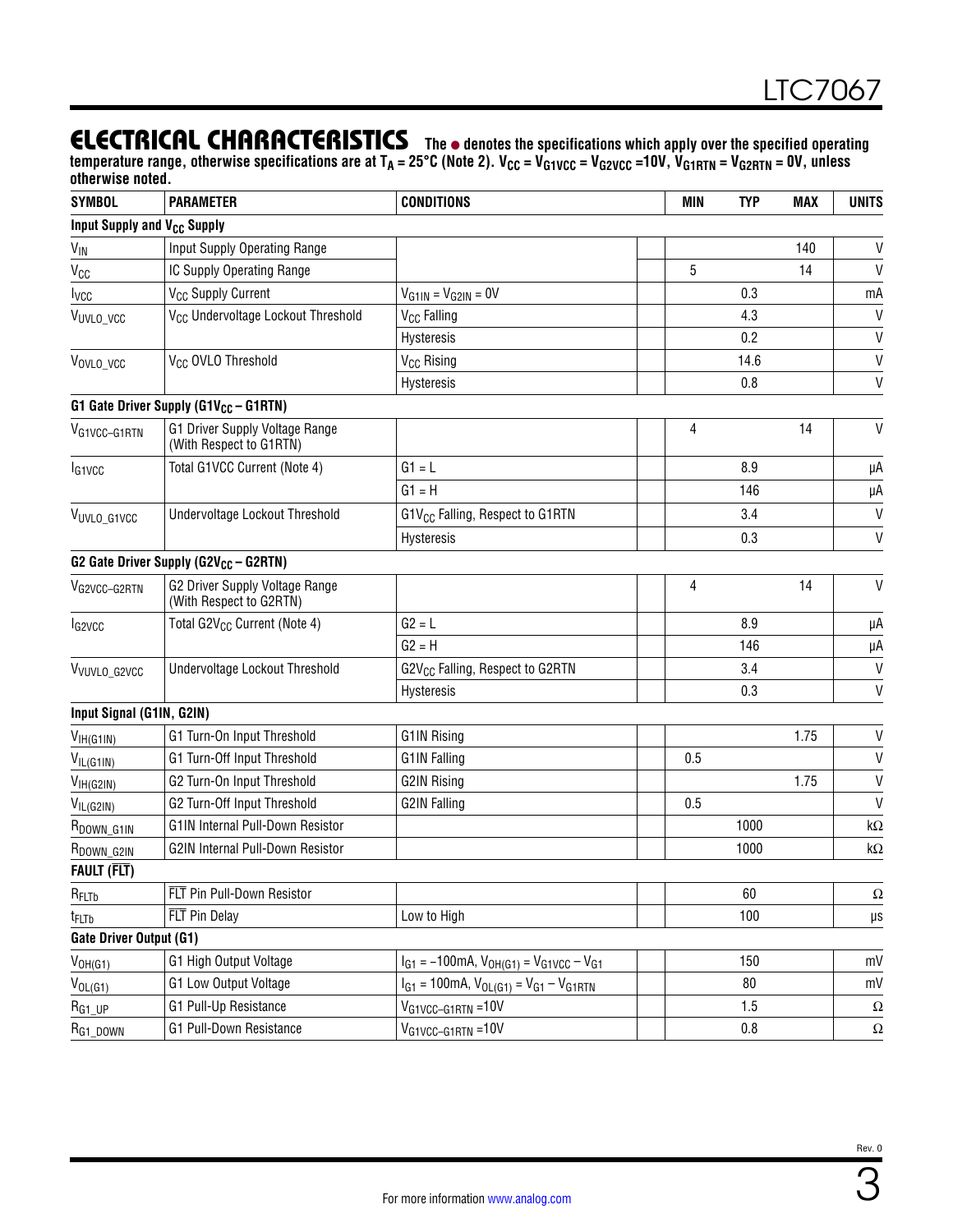### ELECTRICAL CHARACTERISTICS The  $\bullet$  denotes the specifications which apply over the specified operating

temperature range, otherwise specifications are at T<sub>A</sub> = 25°C (Note 2). V<sub>CC</sub> = V<sub>G1VCC</sub> = V<sub>G2VCC</sub> =10V, V<sub>G1RTN</sub> = V<sub>G2RTN</sub> = 0V, unless **otherwise noted.**

| <b>SYMBOL</b>           | <b>PARAMETER</b>                       | <b>CONDITIONS</b>                                                    | MIN | <b>TYP</b> | <b>MAX</b> | <b>UNITS</b> |
|-------------------------|----------------------------------------|----------------------------------------------------------------------|-----|------------|------------|--------------|
| Gate Driver Output (G2) |                                        |                                                                      |     |            |            |              |
| $V_{OH(G2)}$            | G2 High Output Voltage                 | $I_{G2}$ = -100mA, $V_{OH(G2)}$ = $V_{G2}$ <sub>Vcc</sub> – $V_{G2}$ |     | 150        |            | mV           |
| $V_{OL(G2)}$            | G2 Low Output Voltage                  | $I_{G2}$ = 100mA, $V_{OL(G2)}$ = $V_{G2}$ – $V_{G2RTN}$              |     | 80         |            | mV           |
| $R_{G2_UP}$             | G2 Pull-Up Resistance                  | $V_{G2VCC-G2RTN} = 10V$                                              |     | 1.5        |            | Ω            |
| $R_{\rm G2\_DOWN}$      | G2 Pull-Down Resistance                | $V_{G2VCC-G2RTN} = 10V$                                              |     | 0.8        |            | Ω            |
| <b>Switching Time</b>   |                                        |                                                                      |     |            |            |              |
| tpDLH(G1)               | G1IN High to G1 High Propagation Delay |                                                                      |     | 20         |            | ns           |
| tpDHL(G1)               | G1IN Low to G1 Low Propagation Delay   |                                                                      |     | 20         |            | ns           |
| tpDLH(G2)               | G2IN High to G2 High Propagation Delay |                                                                      |     | 21         |            | ns           |
| tpDHL(G2)               | G2IN Low to G2 Low Propagation Delay   |                                                                      |     | 21         |            | ns           |
| $tr_{(G2)}$             | G2 Output Rise Time                    | $10\% - 90\%$ , $C_{\text{LOAD}} = 3nF$                              |     | 18         |            | ns           |
| $tf_{(G2)}$             | G2 Output Fall Time                    | $10\% - 90\%$ , $C_{\text{LOAD}} = 3nF$                              |     | 14         |            | ns           |
| $tr_{(G1)}$             | G1 Output Rise Time                    | $10\% - 90\%$ , $C_{LOAD} = 3nF$                                     |     | 18         |            | ns           |
| $tf_{(G1)}$             | G1 Output Fall Time                    | $10\% - 90\%$ , C <sub>LOAD</sub> = 3nF                              |     | 14         |            | ns           |

**Note 1:** Stresses beyond those listed under [Absolute Maximum Ratings](#page-1-0)  may cause permanent damage to the device. Exposure to any Absolute Maximum Rating condition for extended periods may affect device reliability and lifetime.

**Note 2:** The LTC7067R is specified over –40°C to 150°C operating junction temperature range. High junction temperature degrades operation lifetimes; operating lifetime is derated for junction temperatures greater than 125°C. Note that the maximum ambient temperature consistent with these specifications is determined by specific operating conditions in conjunction with board layout, the rated package thermal impedance and other environment factors.

**Note 3:**  $T_J$  is calculated from the ambient temperature  $T_A$  and power dissipation PD according to the following formula.

$$
T_J = T_A + (P_D \bullet 40 \text{ °C/W})
$$

**Note 4:** The total current includes both the current from G1V<sub>CC</sub>/G2V<sub>CC</sub> to G1RTN/G2RTN and the current to SGND. Dynamic supply current is higher due to the gate charge being delivered at the switching frequency.

**Note 5:** Rise and fall times are measured using 10% and 90% levels.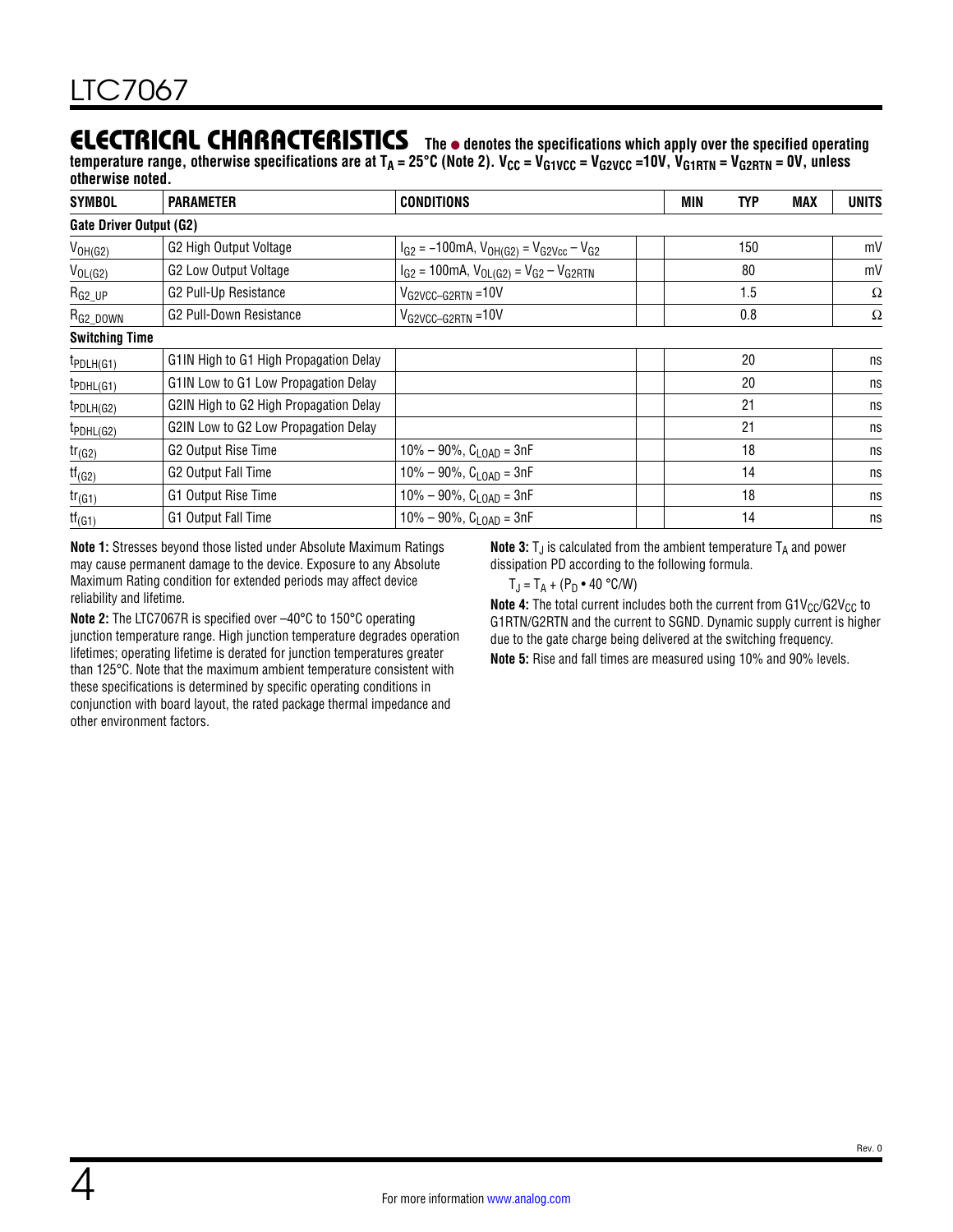## <span id="page-4-0"></span>TYPICAL PERFORMANCE CHARACTERISTICS **TA = 25°C, unless otherwise noted.**

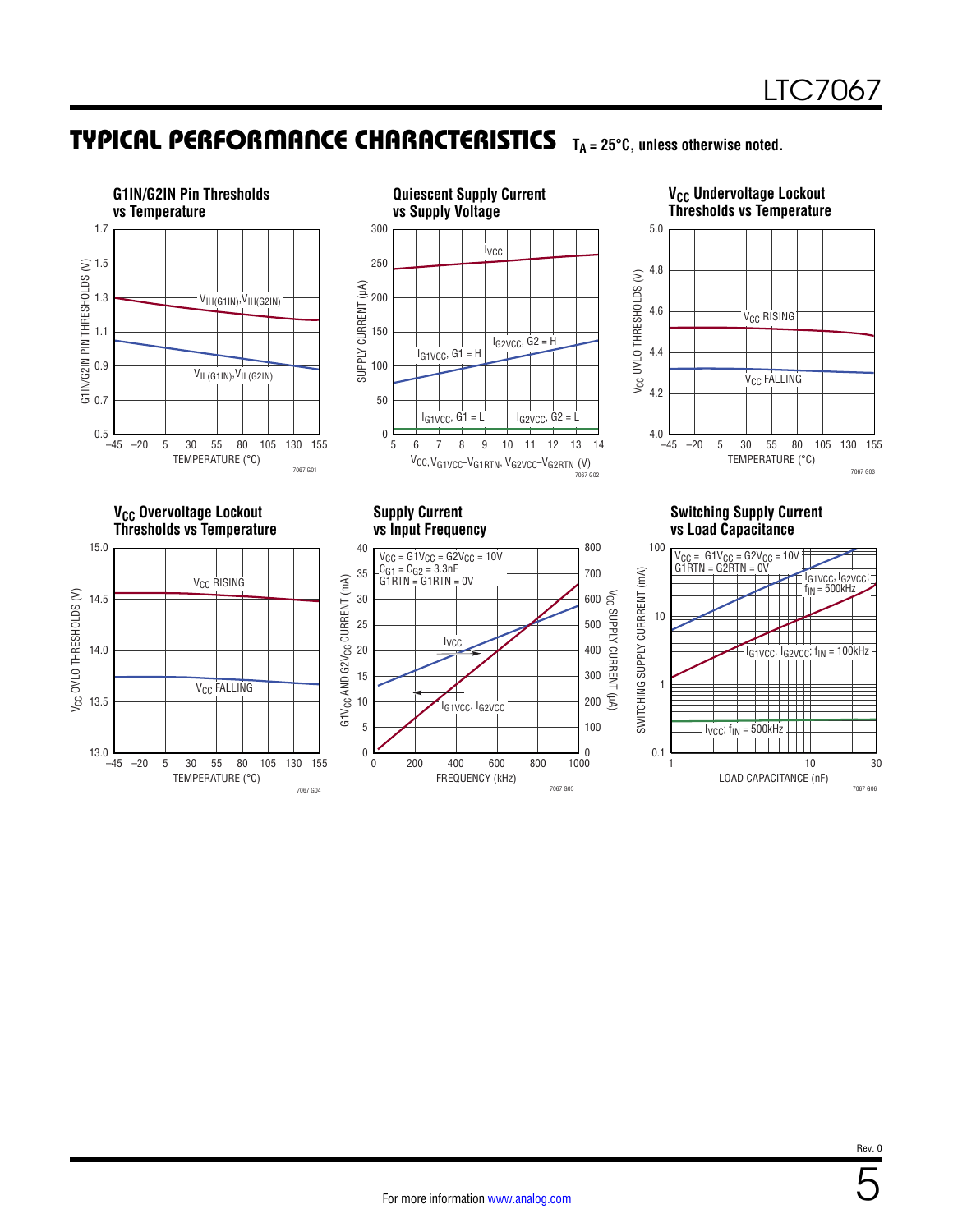### TYPICAL PERFORMANCE CHARACTERISTICS **TA = 25°C, unless otherwise noted.**



**Propagation Delay vs Floating Supply Voltage vs Floating Supply Voltage**



3  $R_{UP(G1)}$ L. RDOWN(G1) ÷. RUP(G2) RDOWN(G2) - - - -2 IMPEDANCE (Ω) 1 0 4 6 8 10 12 14 VG1VCC-G1RTN, VG2VCC-G2RTN (V) 7067 G12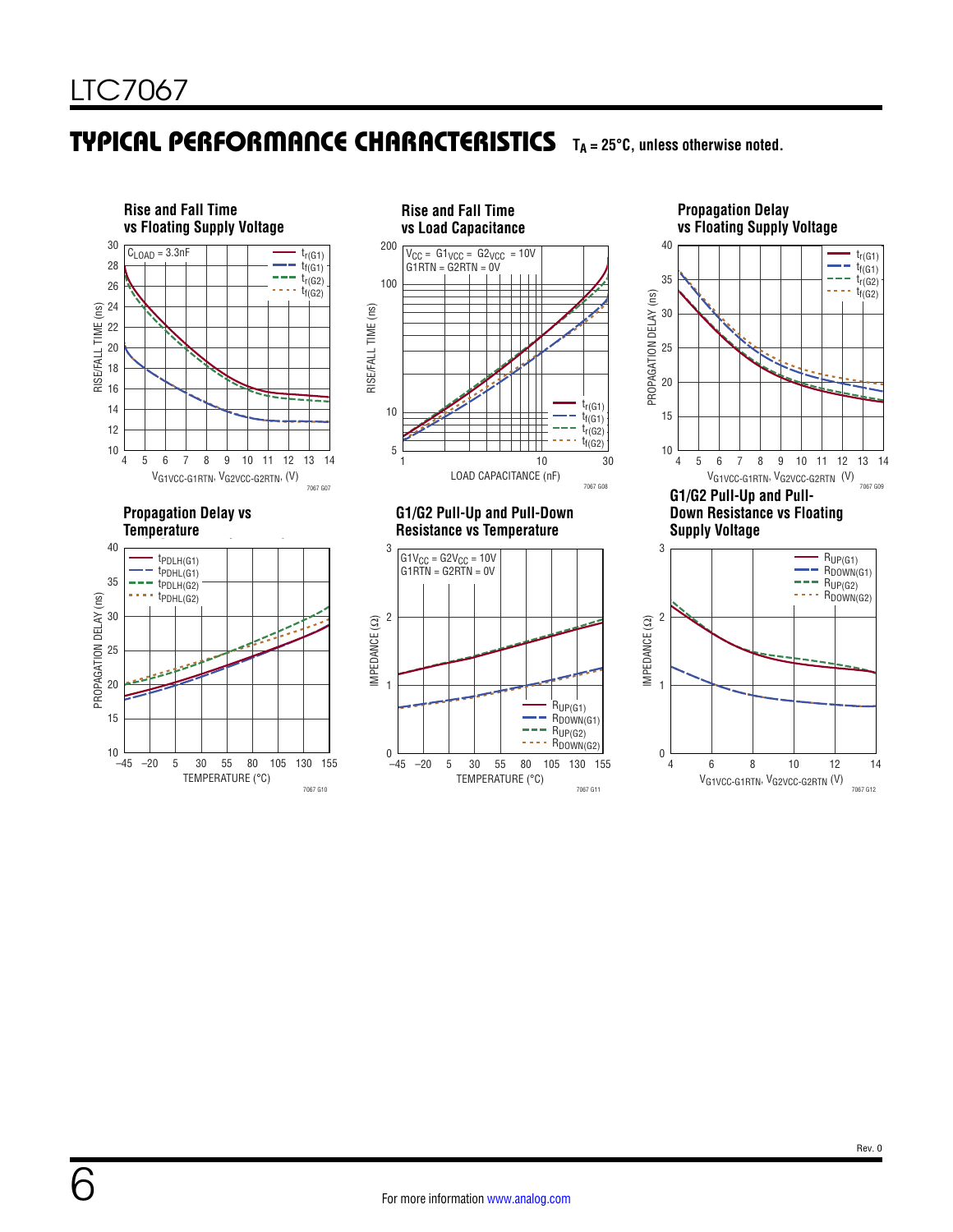## PIN FUNCTIONS

**V<sub>CC</sub>:** V<sub>CC</sub> Supply. IC bias supply referred to the SGND pin. An internal 4.5V supply is generated from the  $V_{CC}$  supply to bias all the internal circuitry. A bypass capacitor with a minimum value of 0.1μF should be tied between this pin and the SGND pin.

**G2V<sub>CC</sub>:** G2 MOSFET Driver Supply. The G2 MOSFET gate driver is biased between this pin and G2RTN pin. An external capacitor should be tied between this pin and G2RTN and placed close to the IC.

**G2RTN:** G2 MOSFET Driver Return. The G2 gate driver is biased between  $G2V_{CC}$  and  $G2RTN$ . Kelvin connect  $G2RTN$ to the G2 MOSFET source pin for high noise immunity. The voltage difference between the G2RTN pin and the SGND can be −10V to 150V.

**G2:** G2 MOSFET Gate Driver Output. This pin drives the gate of the N-channel MOSFET between G2RTN and  $G2V<sub>CC</sub>$ .

**G1V<sub>CC</sub>:** G1 MOSFET Driver Supply. The G1 MOSFET gate driver is biased between this pin and the G1RTN pin. An external capacitor should be tied between this pin and the G1RTN pin and placed close to the IC.

**G1RTN:** G1 MOSFET Driver Return. The G1 gate driver is biased between  $G1V_{CC}$  and  $G1RTN$ . Kelvin connect  $G1RTN$ to the G1 MOSFET source pin for high noise immunity. The voltage difference between the G1RTN pin and SGND can be −10V to 150V.

**G1:** G1 MOSFET Gate Driver Output. This pin drives the gate of the N-channel MOSFET between G1RTN and  $G1V_{CC}$ .

**G1IN:** Logic input for G1-side driver. If G1IN is unbiased or floating, G1 is held low.

**G2IN:** Logic input for G2-side driver. If G2IN is unbiased or floating, G2 is held low.

**FLT:** Open Drain Fault Output pin referred to the SGND pin. Open-drain output that pulls to SGND during  $V_{CC}$  UVLO/ OVLO and floating supplies UVLO condition. The typical pull-down resistor is 60Ω.

**SGND:** Chip Ground. The exposed pad must be soldered to the PCB ground for electrical contact and for rated thermal performance.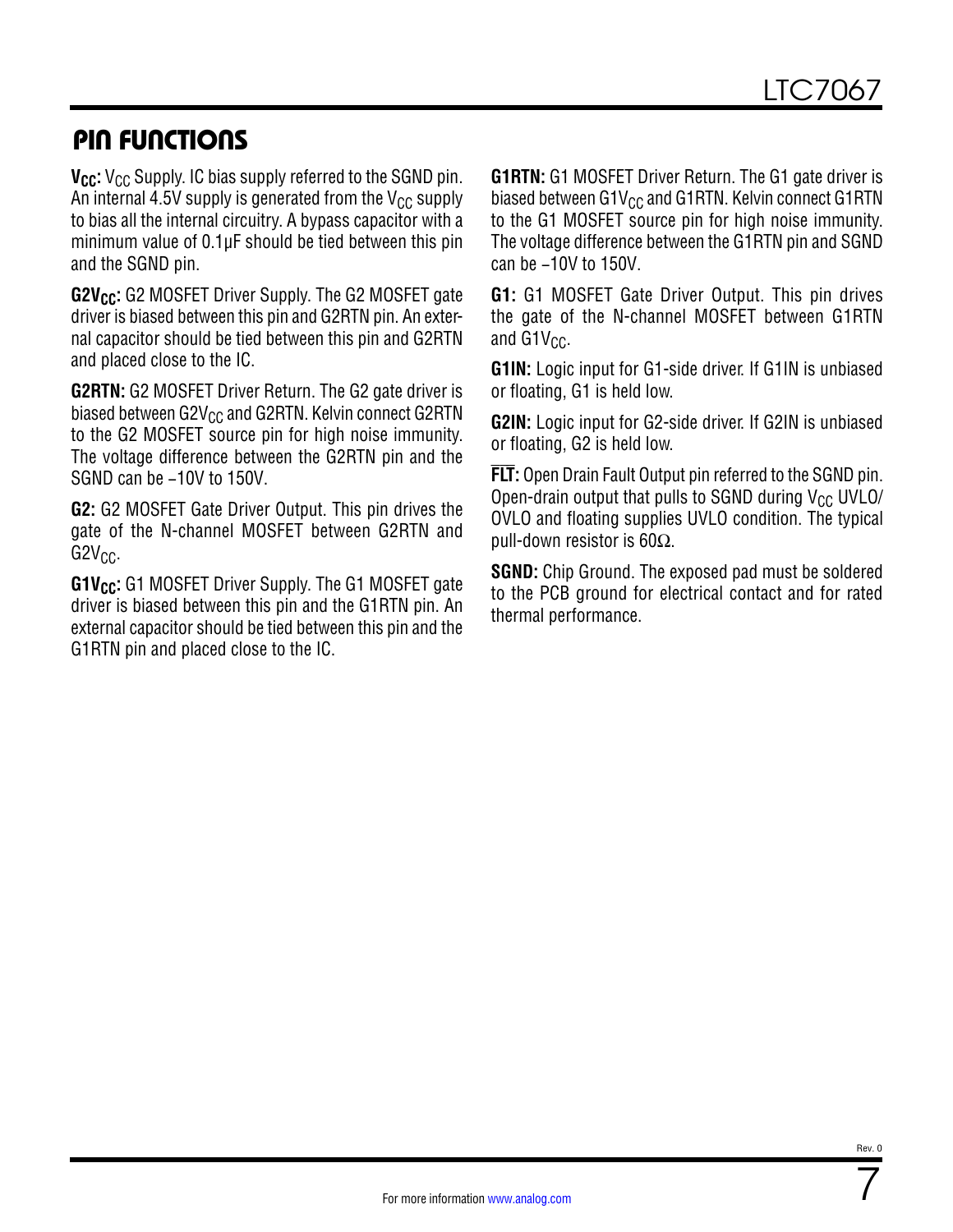# BLOCK DIAGRAM



# TIMING DIAGRAM

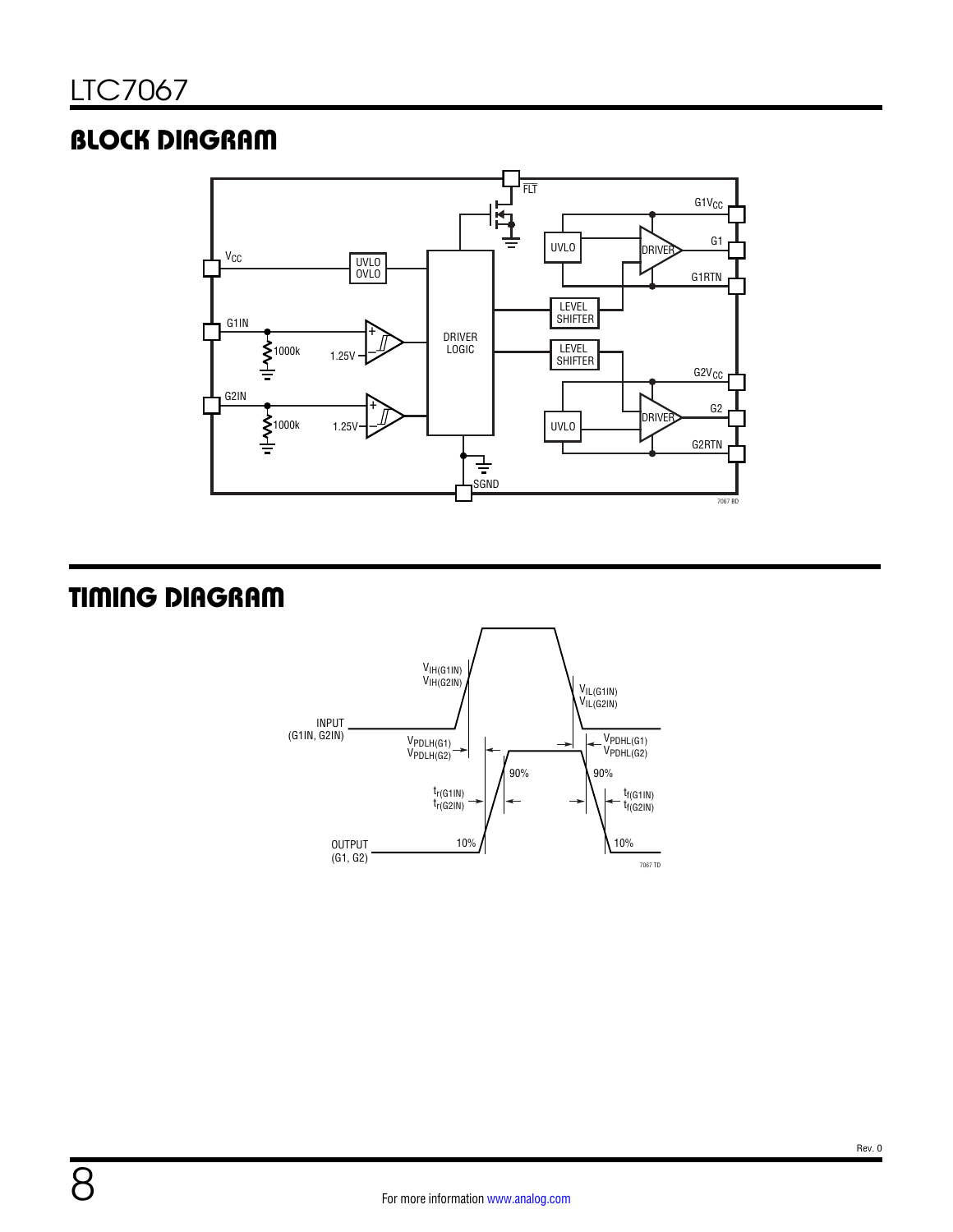# **OPERATION**

#### **Overview**

The LTC7067 has two ground-referenced, low voltage digital signal inputs to drive two N-channel high-side power MOSFETs. The output G2 is driven high or low, swinging between  $G2V_{CC}$  and  $G2RTN$ , depending on the G2IN pin. Similarly, the output G1 is swinging between G1V<sub>CC</sub> and G1RTN. Each channel is controlled by its input pins (G1IN and G2IN), allowing independent flexibility to control on and off state of the output.

Both the G1 and G2 drivers are high-side gate drivers. LTC7067 features robust drive with excellent noise and transient immunity, including large negative ground difference tolerance (−10V) on switch node (G1RTN, G2RTN). The two drivers are symmetric and independent of each other, allowing G1 and G2 complementary or non-complementary switching.

#### **V<sub>CC</sub>** Supply

 $V_{CC}$  is the power supply for the LTC7067's internal circuitry. An internal 4.5V supply is generated from the  $V_{CC}$  supply to bias all the internal circuits referred to SGND. The  $V_{CC}$  pin may be tied to the G2V<sub>CC</sub> pin if SGND and G2RTN are at the same potential.  $V_{CC}$  is independent of V<sub>IN</sub>.

#### **Input Stage (G1IN, G2IN)**

The LTC7067 employs two logic inputs with fixed transition thresholds. When the voltage on G1IN is greater than the threshold  $V_{IH(G1IN)}$ , G1 is pulled up to G1V<sub>CC</sub>, turning the external MOSFET on. This MOSFET will stay on until G1IN falls below  $V_{IL(G11N)}$ . Similarly, when G2IN is greater than  $V_{H(G21N)}$ , G2 is pulled up to G2V<sub>CC</sub>, turning the external MOSFET on. G2 will stay high until G2IN falls below the threshold  $V_{IL(G2IN)}$ .

The hysteresis between the corresponding  $V_{\text{H}}$  and  $V_{\text{H}}$ voltage levels eliminates false triggering due to the noise during switch transitions. However, care should be taken to keep noise from coupling into the input pins (G1IN, G2IN), particularly in high frequency, high voltage applications.

When G1IN/G2IN pin is floating, there is an internal 1000k pull-down resistor from the G1IN/G2IN pin to SGND, keeping the G1/G2 default state low if the input is not driven.

Both G1IN and G2IN pin can be used by the controller IC to perform the Discontinuous Conduction Mode (DCM) in switching regulator applications.

#### **Output Stage**

A simplified version of the LTC7067's output stage is shown in [Figure 1.](#page-8-0) Both G1 and G2 designs are symmetrical and have floating gate-driver outputs. The pull-up device is a P-channel MOSFET with a typical 1.5 $\Omega$  R<sub>DS(ON)</sub> and the pull-down device is a N-channel MOSFET with a typical 0.8 $\Omega$  R<sub>DS(ON)</sub>. The wide driver supply voltage ranging from 4V to 14V enables driving different power MOSFETs, such as logic level or high threshold MOSFETs. However, LTC7067 is optimized for high threshold MOSFETs (e.g.,  $GV_{CC}$  – G1RTN = 10V and  $G2V_{CC} - G2RTN = 10V$ ). The driver output pull-up and pull-down resistance may increase with lower driver supply voltage.



<span id="page-8-0"></span>**Figure 1. Simplified Output Stage**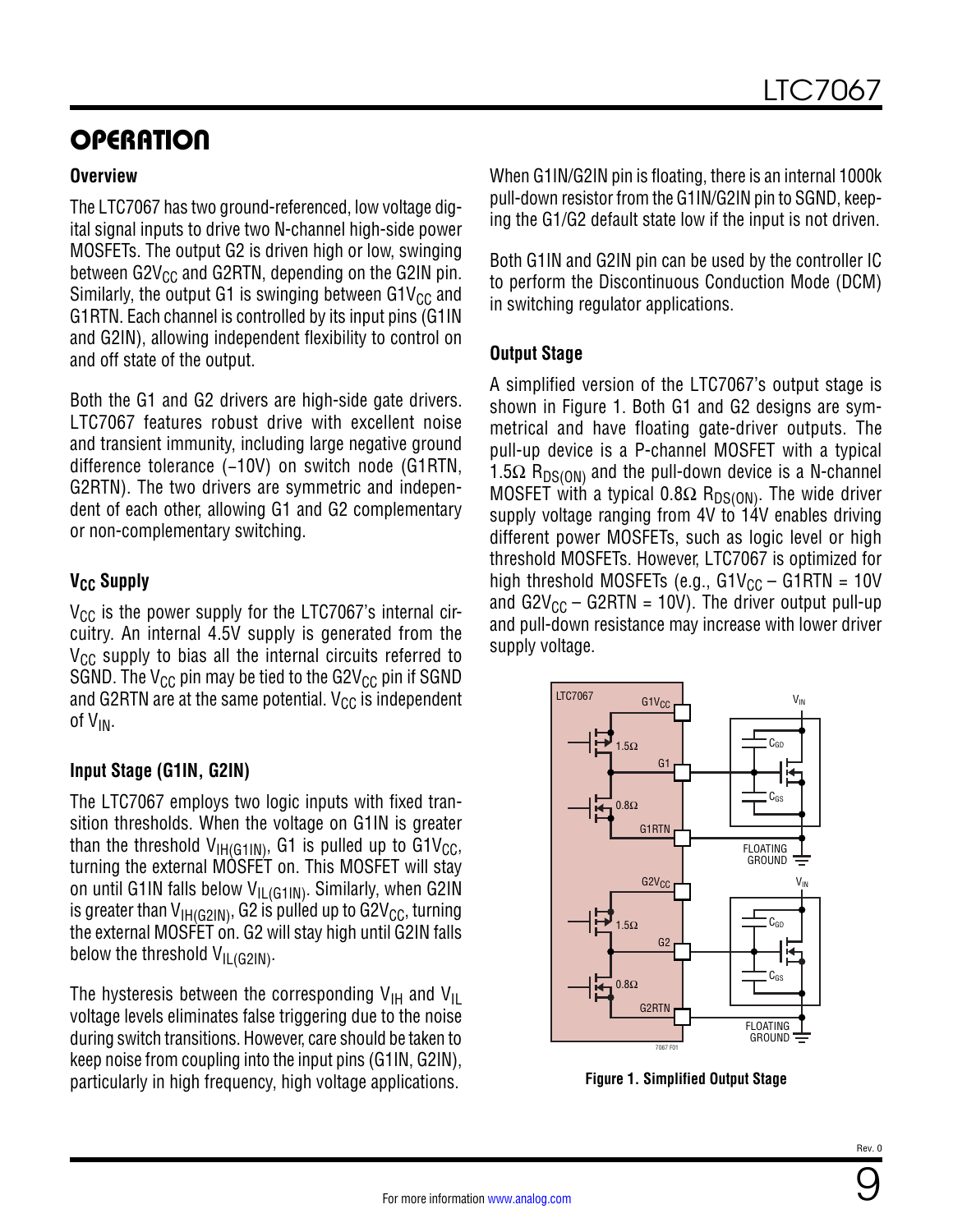# **OPERATION**

Since the power MOSFETs generally account for the majority of the power loss in a converter, it is important to turn them on and off quickly, thereby minimizing the transition time and power loss. The LTC7067's typical 1.5 $\Omega$  pull-up resistance and 0.8 $\Omega$  pull-down resistance are equivalent to 3A peak pull-up current and 6A peak pull down current at a 10V driver supply. Both G2 and G1 can produce a rapid turn-on transition for the MOSFETs with capability of driving a 3nF load with 18ns rise time.

#### **Protection Circuitry**

When using the LTC7067, care must be taken not to exceed any of the [Absolute Maximum Ratings](#page-1-0). As an added safeguard, the LTC7067 incorporates an overtemperature shutdown feature. If the junction temperature reaches approximately 180°C, the LTC7067 will enter thermal shutdown mode and G2 will be pulled to G2RTN; G1 will be pulled to G1RTN. Normal operation will resume when the junction temperature cools to be less than 165°C. The overtemperature level is not production tested. The LTC7067 is guaranteed to operate at temperatures below 150°C.

The LTC7067 contains both undervoltage and overvoltage lockout detectors that monitor the  $V_{CC}$  supply. When  $V_{CC}$ falls below 4.3V or rises above 14.6V, the output pins G2 and G1 are pulled to G2RTN and G1RTN, respectively. This turns off both the external MOSFETs. When  $V_{CC}$  has adequate supply voltage but less than the overvoltage threshold, normal operation will resume.

Additional undervoltage lockout circuitry is included in each floating driver supply. The G2 will be pulled down to G2RTN when the floating voltage from  $G2V_{CC}$  to  $G2RTN$ falls below 3.3V. Similarly, the G1 will be pulled down to G1RTN when the floating voltage from G1V<sub>CC</sub> to G1RTN is less than 3.3V.

The normal operation and undervoltage/overvoltage logic table is shown in [Table 1.](#page-9-0)

<span id="page-9-0"></span>**Table 1. Normal Operation and Undervoltage/Overvoltage Logic**

| G <sub>1</sub> IN | G2IN | Vcc<br>UVLO or<br><b>OVLO</b> | $(G1V_{CC}-$<br>G1RTN)<br><b>UVLO</b> | $(G2V_{CC}$<br>G2RTN)<br><b>UVLO</b> | <b>THERMAL</b><br><b>SHUTDOWN</b> | G1 | G <sub>2</sub> | <b>FLTB</b> |
|-------------------|------|-------------------------------|---------------------------------------|--------------------------------------|-----------------------------------|----|----------------|-------------|
| Χ                 | Χ    | Χ                             | χ                                     | χ                                    | Yes                               |    | L              |             |
| Χ                 | Χ    | Yes                           | Χ                                     | χ                                    | No                                |    | L              |             |
| χ                 | Н    | No                            | Yes                                   | Ν                                    | No                                |    | Н              |             |
| Н                 | Χ    | No                            | No                                    | Yes                                  | No                                | Н  | L              |             |
| L                 | Н    | No                            | No                                    | No                                   | No                                |    | Н              | Η           |
| Н                 | L    | No                            | No                                    | No                                   | No                                | Н  | L              | Η           |
| Н                 | Н    | No                            | No                                    | No                                   | No                                | Н  | Н              | Η           |
|                   |      | No                            | No                                    | No                                   | No                                |    |                | Η           |

Note: "X" means "Don't Care", "H" means "High", and "L" means "Low".

#### **FAULT FLAG**

FLT pin is connected to the open-drain of an internal N-channel MOSFET. It needs a pull-up resistor (e.g. 51k) tied to a supply such as  $V_{CC}$  or any other bias voltage up to 15V. The FLT pin is pulled low to SGND immediately if any of these conditions are met:

- a. The  $V_{CC}$  is below its UVLO threshold or above its OVLO threshold.
- b. (G2V<sub>CC</sub> G2RTN) is below its UVLO threshold.
- c. (G1V<sub>CC</sub> G1RTN) is below its UVLO threshold.
- d. The junction temperature reaches approximately 180°C.

When all the faults are cleared. FLT pin is pulled up by the external resistor after a built-in 100µs delay.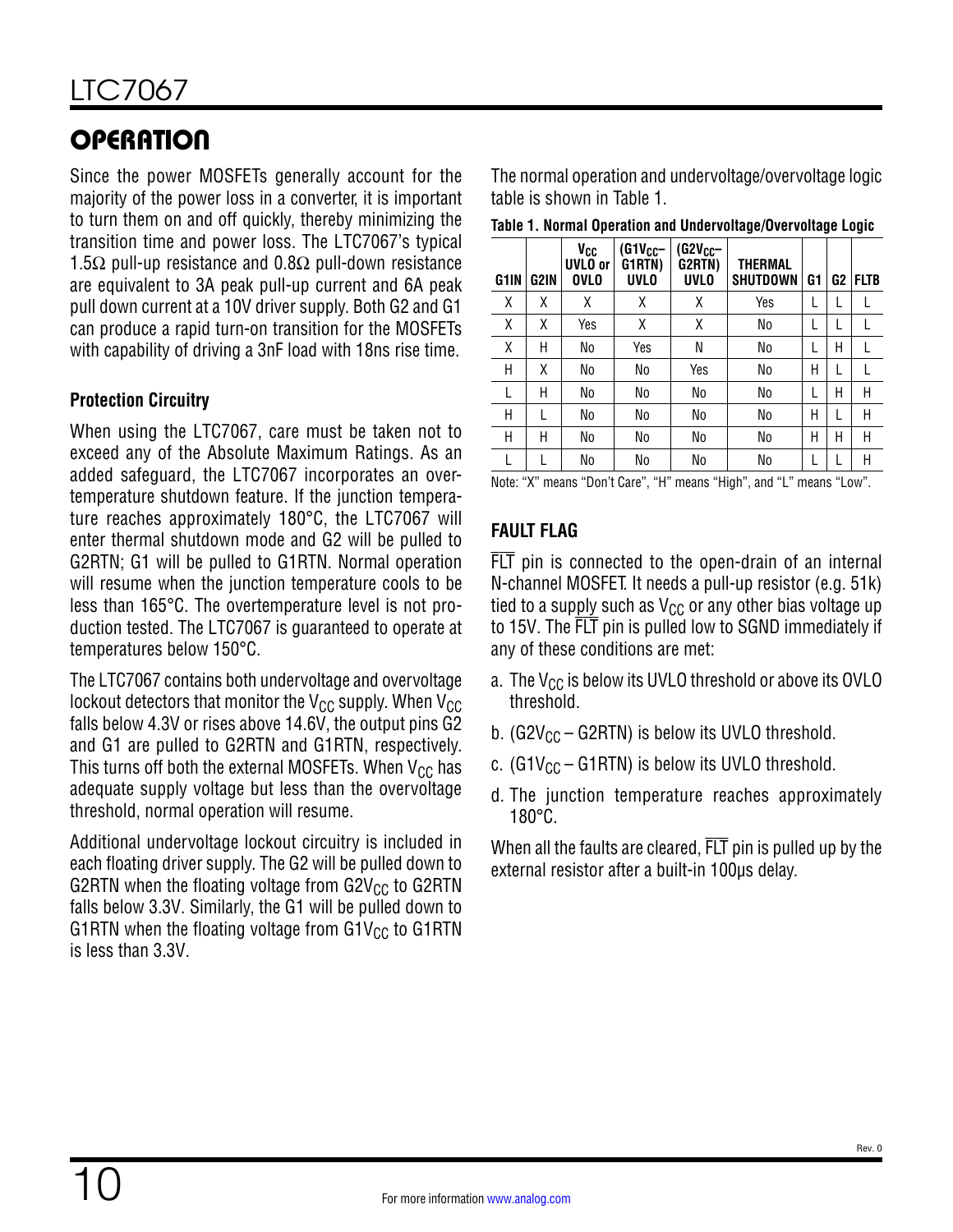# APPLICATIONS INFORMATION

#### Bootstrapped Supply (G2V<sub>CC</sub> – G2RTN, G1V<sub>CC</sub> – G1RTN)

Either or both of the G2V<sub>CC</sub> – G2RTN and G1V<sub>CC</sub> – G1RTN supplies can be bootstrapped supplies. An external boost capacitor,  $C_B$ , connected between G2V<sub>CC</sub> and G2RTN, or between  $G1V_{CC}$  and  $G1RTN$ , supplies the gate driver voltage for its respective MOSFET driver. When the external MOSFET is turned on, the driver places the  $C_B$  voltage across the gate-source of the MOSFET. This enhances the MOSFET and turns it on.

The charge to turn on the external MOSFET is referred to gate charge,  $Q_G$ , and is typically specified in the external MOSFET data sheet. The boost capacitor,  $C_{\text{B}}$ , needs to have at least 10 times the gate charge to turn on the external MOSFET fully. Gate charge can range from 5nC to hundreds of nC and is influenced by the gate drive level and type of external MOSFET used. For most applications, a capacitor value of  $0.1 \mu$ F for  $C_B$  will be sufficient. However, if multiple MOSFETs are paralleled and drove by the LTC7067,  $C_B$  needs to be increased correspondingly and the following relationship for the  $C_B$  should be maintained:

 $C_B > \frac{10 \cdot \text{External MOSFET Q}_G}{11}$ 1V

An external supply, typically  $V_{CC}$  connected through a Schottky diode, is required to keep the  $C_B$  charged. The LTC7067 does not charge the  $C_B$  and always discharges the  $C_B$ . When the G2/G1 is high, the total current from  $G2V_{CC}/G1V_{CC}$  to G2RTN/G1RTN and SGND is typically 146µA; when the G2/G1 is low, the total current from  $G2V_{CC}/G1V_{CC}$  is typically 9µA.

### **POWER DISSIPATION**

To ensure proper operation and long-term reliability, the LTC7067 must not operate beyond its maximum temperature rating. Package junction temperature can be calculated by:

 $T_{\rm J} = T_{\rm A} + (P_{\rm D})(\theta_{\rm JA})$ 

where:

 $T_{\text{J}}$  = junction temperature

 $T_A$  = ambient temperature

 $P_D$  = power dissipation

 $\theta_{JA}$  = junction-to-ambient thermal resistance

Power dissipation consists of standby, switching and capacitive load power losses:

$$
P_D = P_{DC} + P_{AC} + P_{QG}
$$

where:

 $P_{DC}$  = quiescent power loss

 $P_{AC}$  = internal switching loss at input frequency  $f_{IN}$ 

 $P_{QG}$  = loss due to turning on and off external MOSFET with gate charge  $Q_G$  at frequency  $f_{IN}$ 

The LTC7067 consumes very little quiescent current. The DC power loss at  $V_{\text{CC}}$  = 10V is only (10V)(0.3mA) = 3mW.

At a particular switching frequency, the internal power loss increases due to both AC currents required to charge and discharge internal nodal capacitances and cross-conduction currents in the internal logic gates. The sum of the quiescent current and internal switching current with no load are shown in the [Typical Performance Characteristics](#page-4-0) plot of Switching Supply Current vs Load Capacitance.

The gate charge losses are primarily due to the large AC currents required to charge and discharge the capacitance of the external MOSFETs during switching. For identical pure capacitive loads  $C_{\text{LOAD}}$  on BG and TG at switching frequency  $f_{IN}$ , the load losses would be:

$$
PCLOAD = (CLOAD)(fIN)[(VG1VCC-G1RTN)2 +
$$
  
(V<sub>G2VCC-G2RTN</sub>)<sup>2</sup>]

In a typical synchronous buck configuration, the  $V_{CC}$  is connected to the power for the bottom MOSFET driver, G2V<sub>CC</sub>. V<sub>G1VCC–G1RTN</sub> is equal to V<sub>CC</sub> – V<sub>D</sub>, where V<sub>D</sub> is the forward voltage drop of the external Schottky diode between  $V_{CC}$  and G1V<sub>CC</sub>. If this drop is small relative  $V_{CC}$ , the load losses can be approximated as:

$$
P_{\text{CLOAD}} \approx 2 (C_{\text{LOAD}}) (f_{\text{IN}}) (V_{\text{CC}})^2
$$

11 Rev. 0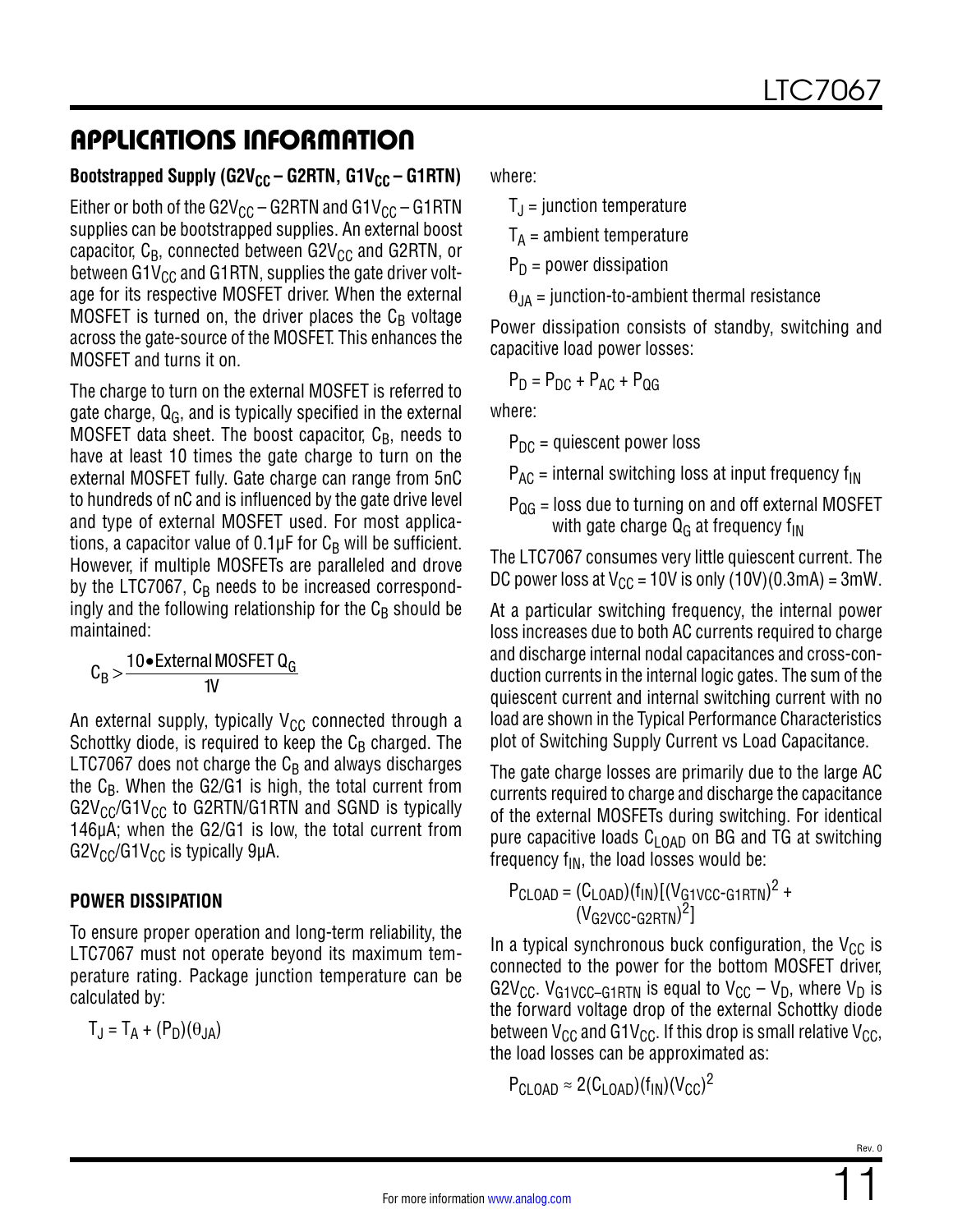# APPLICATIONS INFORMATION

Unlike a pure capacitive load, a power MOSFET's gate capacitance seen by the driver output varies with its  $V_{GS}$ voltage level during switching. A MOSFET's capacitive load power dissipation can be calculated using its gate charge,  $Q_G$ . The  $Q_G$  value corresponding to the MOSFET's  $V_{GS}$  value ( $V_{CC}$  in this case) can be readily obtained from the manufacturer's  $Q<sub>G</sub>$  vs V<sub>GS</sub> curves. For identical MOSFETs on G2 and G1:

 $P_{\text{QG}} \approx 2(Q_{\text{G}})(f_{\text{IN}})(V_{\text{CC}})$ 

### **BYPASSING AND GROUNDING**

The LTC7067 requires proper bypassing on the  $V_{CC}$ , VG1VCC-G1RTN and VG2VCC-G2RTN supplies due to its high speed Switching (nanoseconds) and large AC currents (amperes). Careless component placement and PCB trace routing may cause excessive ringing and under/overshoot.

To obtain the optimum performance form the LTC7067:

• Mount the bypass capacitors as close as possible between the  $V_{CC}$  and SGND pins, the G2V<sub>CC</sub> and G2RTN pins, and the G1 $V_{CC}$  and G1RTN pins. The leads should be shortened as much as possible to reduce lead inductance.

- Use a low inductance, low impedance ground place to reduce any ground drop and stray capacitance. Remember that the LTC7067 switches greater than 5A peak currents and any significant ground drop will degrade signal integrity.
- Plan the power/ground routing carefully. Know where the large load switching current is coming from and going to. Maintain separate ground return paths for the input pin and the output power stage.
- Kelvin connect the G1 pin to the G1 MOSFET gate and G1RTN pin to the G1 MOSFET source. Kelvin connect the G2 pin to the G2 MOSFET gate and G2RTN to the G2 MOSFET source. Keep the copper trace between the driver output pin and load short and wide.
- Be sure to solder the Exposed Pad on the back side of the LTC7067 packages to the board. Failure to make good thermal contact between the exposed back side and the copper board will result in thermal resistances far greater than specified for the packages.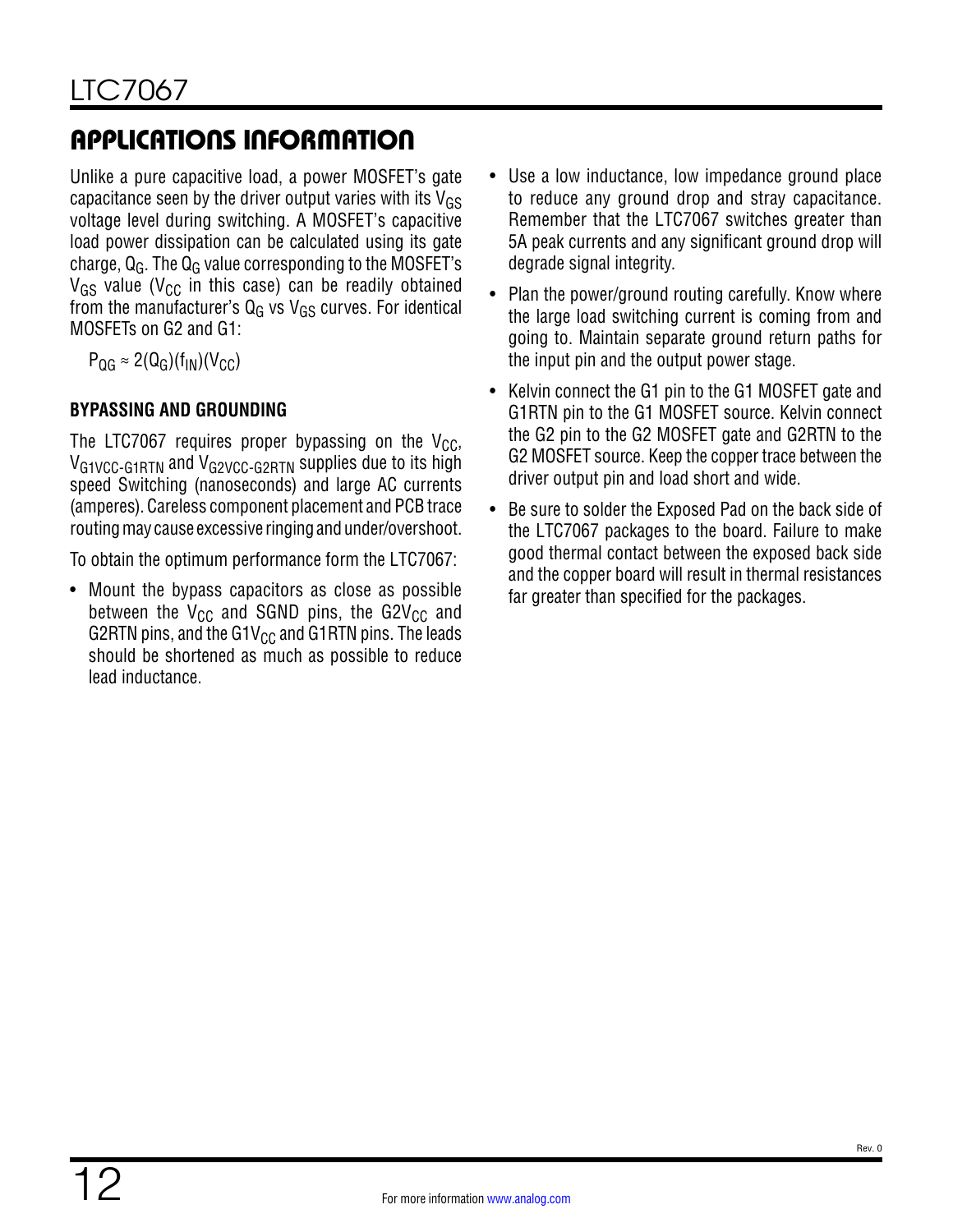### PACKAGE DESCRIPTION



**MSE Package 12-Lead Plastic MSOP, Exposed Die Pad** (Reference LTC DWG # 05-08-1666 Rev G)

3. DIMENSION DOES NOT INCLUDE MOLD FLASH, PROTRUSIONS OR GATE BURRS.

 MOLD FLASH, PROTRUSIONS OR GATE BURRS SHALL NOT EXCEED 0.152mm (.006") PER SIDE 4. DIMENSION DOES NOT INCLUDE INTERLEAD FLASH OR PROTRUSIONS.

INTERLEAD FLASH OR PROTRUSIONS SHALL NOT EXCEED 0.152mm (.006") PER SIDE

5. LEAD COPLANARITY (BOTTOM OF LEADS AFTER FORMING) SHALL BE 0.102mm (.004") MAX 6. EXPOSED PAD DIMENSION DOES INCLUDE MOLD FLASH. MOLD FLASH ON E-PAD SHALL NOT EXCEED 0.254mm (.010") PER SIDE.